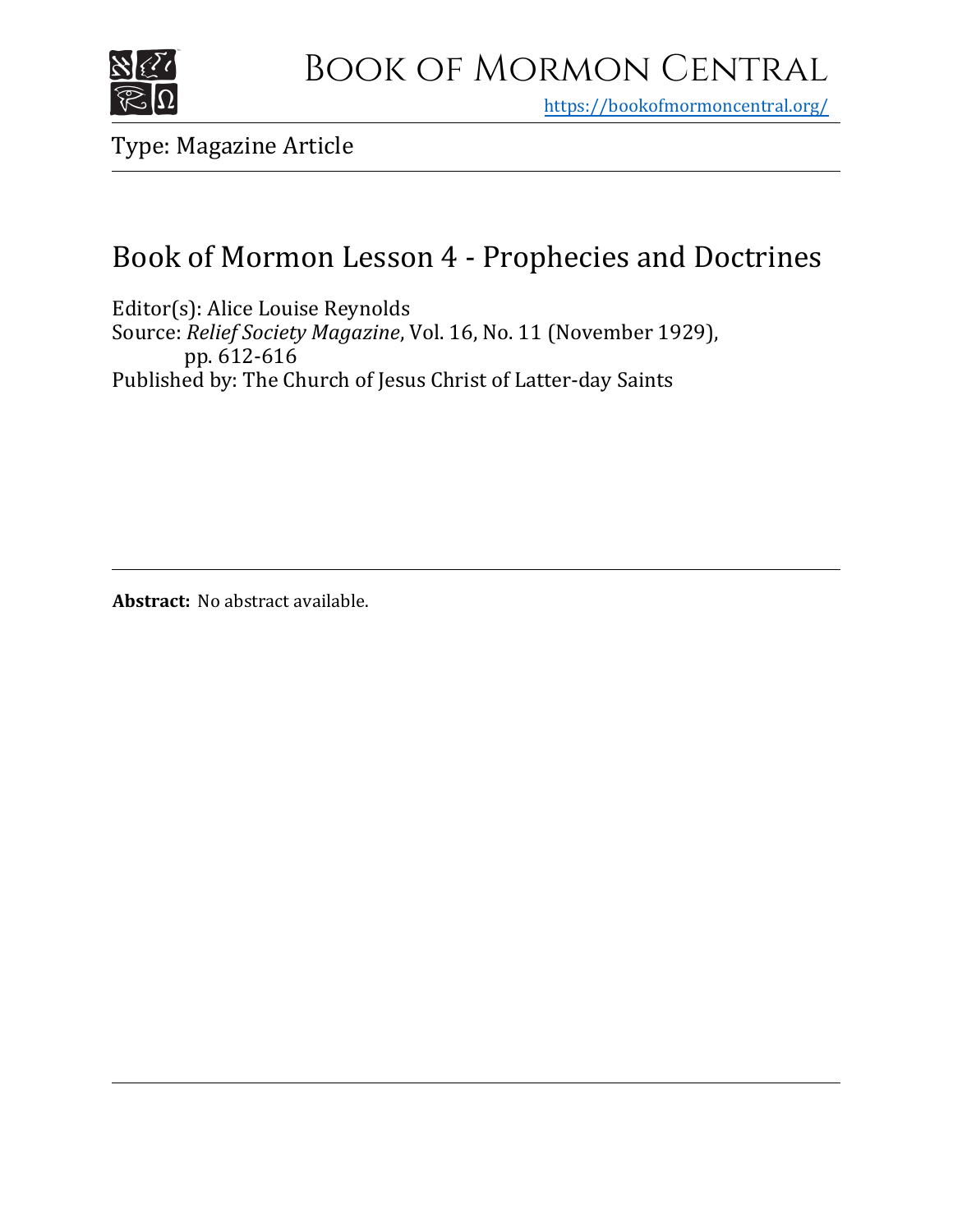# Guide Lessons for January

## LESSON I

# Theology and Testimony

### (First Week in January)

#### BOOK OF MORMON

### LESSON 4—PROPHECIES AND DOCTRINES

This lesson includes the matter between Second Nephi, chapter 25, and the end of the Book of Jacob—pages 106 to 150, inclusive.

There is almost no narrative or story details in the lesson, the only thing of the kind being the account of the kings after Nephi I, the incident about Sherem, and the suggestion of difficulties between the Nephites and the Lamanites. The great bulk of the matter, as suggested in the title of the present lesson, is an explanation of doctrines. Following is a brief outline:

- I.The Word of Nephi.
	- 1. Prophecies (Chapter 25-30).
		- a. Concerning the Jerusalem of Nephi's day.
		- b. Concerning Christ among the Jews.
			- (1) His name foretold.
			- (2) Rejection of him by Jews.
			- . Concerning the "last days."
				- (1) Coming of the Book of Mormon. To whom given.

How viewed by Gentiles.

Value to mankind.

- (2) Conditions at time book is given.
- (3) Times subsequent to appearance of book.
- 2. Teachings.
	- a. Baptism of Christ—significance.
		- (1) Obedience in ordinances.
		- (2) Narrowness of way suggested.
	- b. Reception of Holy Ghost.
	- c. Prayer a safeguard afterwards.
- II. Book of Jacob.
	- 1. Jacob receives "Small Plates."
	- 2. Political events—kings.
	- 3. Teachings and warnings.
		- a. Pride over riches.
		- b. "Fornication and lasciviousness."
	- 4. Parable of the Vineyard.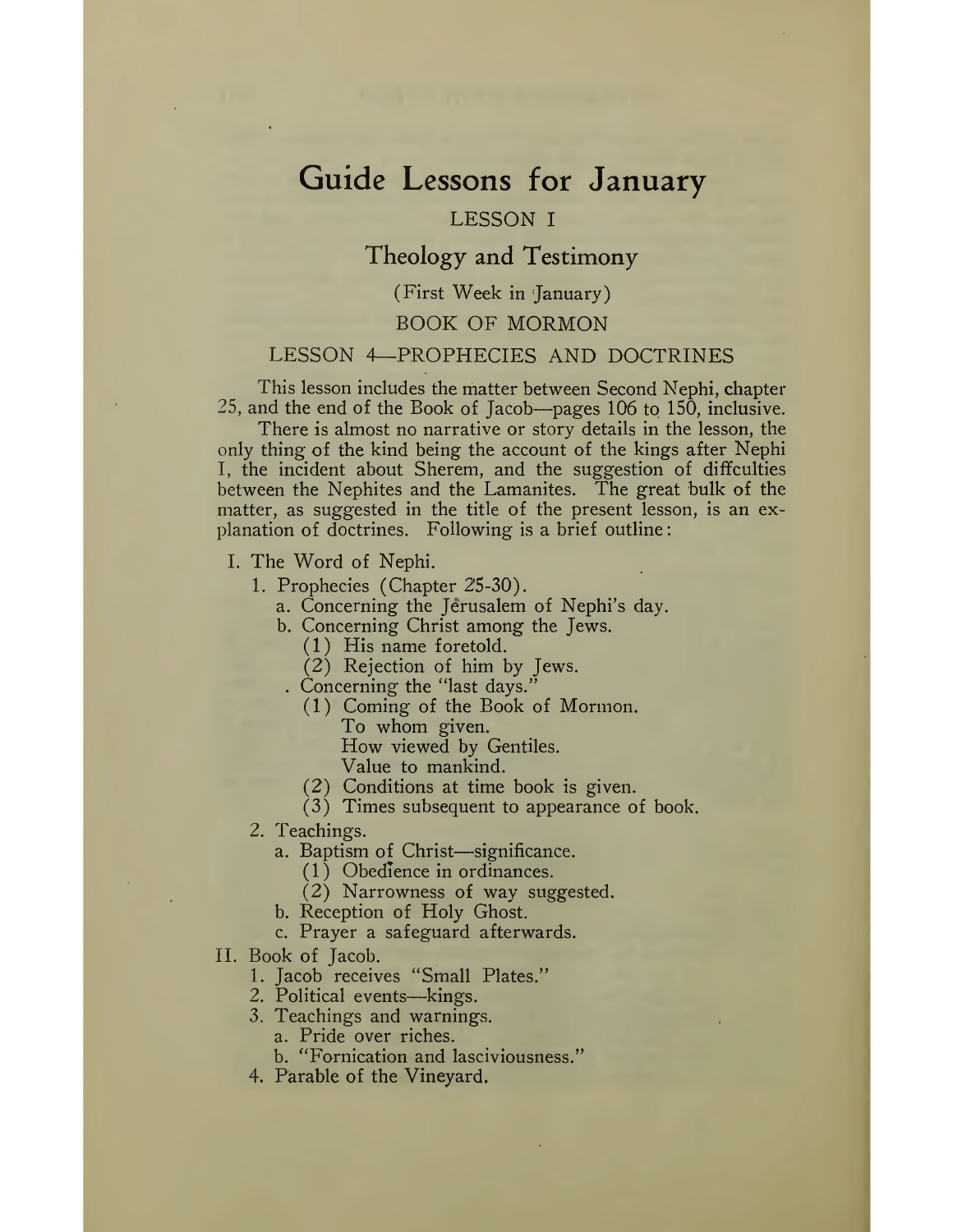- a. The parable itself.
- b. Interpretation of it.
- 5. Incident of Sherem.
	- a. Sherem's fascination and doctrine.
	- b. What became of it.
- 6. Conflicts with Lamanites.

## *Notes <sup>1</sup>*

1. *The Miracle of Prophecy.* Of all the miracles we read about in sacred literature, the least explainable or even understandable is that of prophecy. Yet it was one of the commonest with the ancient prophets, whether in the Hebrew or the Nephite nation. And certainly one of the most remarkable is the one by Nephi in this lesson. For in it he tells us about Christ among the Jewish people and the Nephites, who was not to come for almost six hundred years; about the coming forth of the Book of Mormon and how it would be looked upon by the people among whom it appeared; about the religious conditions at the time of its appearance ; and what would take place among the nations after its coming forth.

One part of this prophecy, or rather series of prophecies, is equally striking whether we regard the prediction as being uttered by Nephi twenty-five hundred years ago or by Joseph Smith a year or so before its fulfilment. It is the statement of how the book the prophet was then translating would be received, or, strictly, rejected by the people. "A bible!" they are made to exclaim, "a bible! we have a bible and need no more bible." As a matter of fact, that is the very language objectors to the Book of Mormon have been using for a hundred years—Christians, all. The remarkable character of this forecast would at once appear, if we should ask any author today in the beginning of his work to foretell the exact words the public will use when it is issued.

One of the puzzling things about this attitude of Christian people towards the Nephite Record is their thoughtless inconsistency in the matter. For here they are, on the one hand, hopelessly divided religiously, a condition due to the inadequacy of the Hebrew Scriptures, and there they are, on the other hand, refusingeven to consider a volume that purports to be from God and that makes 'plain what is obscure in the book they accept as the word of God. "Oh, consistency, thou art a jewel!"

2. *Nephi on Baptism.* It is a strange thing that Nephi should give a discourse on baptism six hundred years before John the Baptist teaches it. Which goes to show that it is one of the oldest of the ordinances in the Church, and not at all confined to the Christian dispensation and after.

But Nephi has some views on the subject that have not been sufficiently considered, even by those who have taught and prac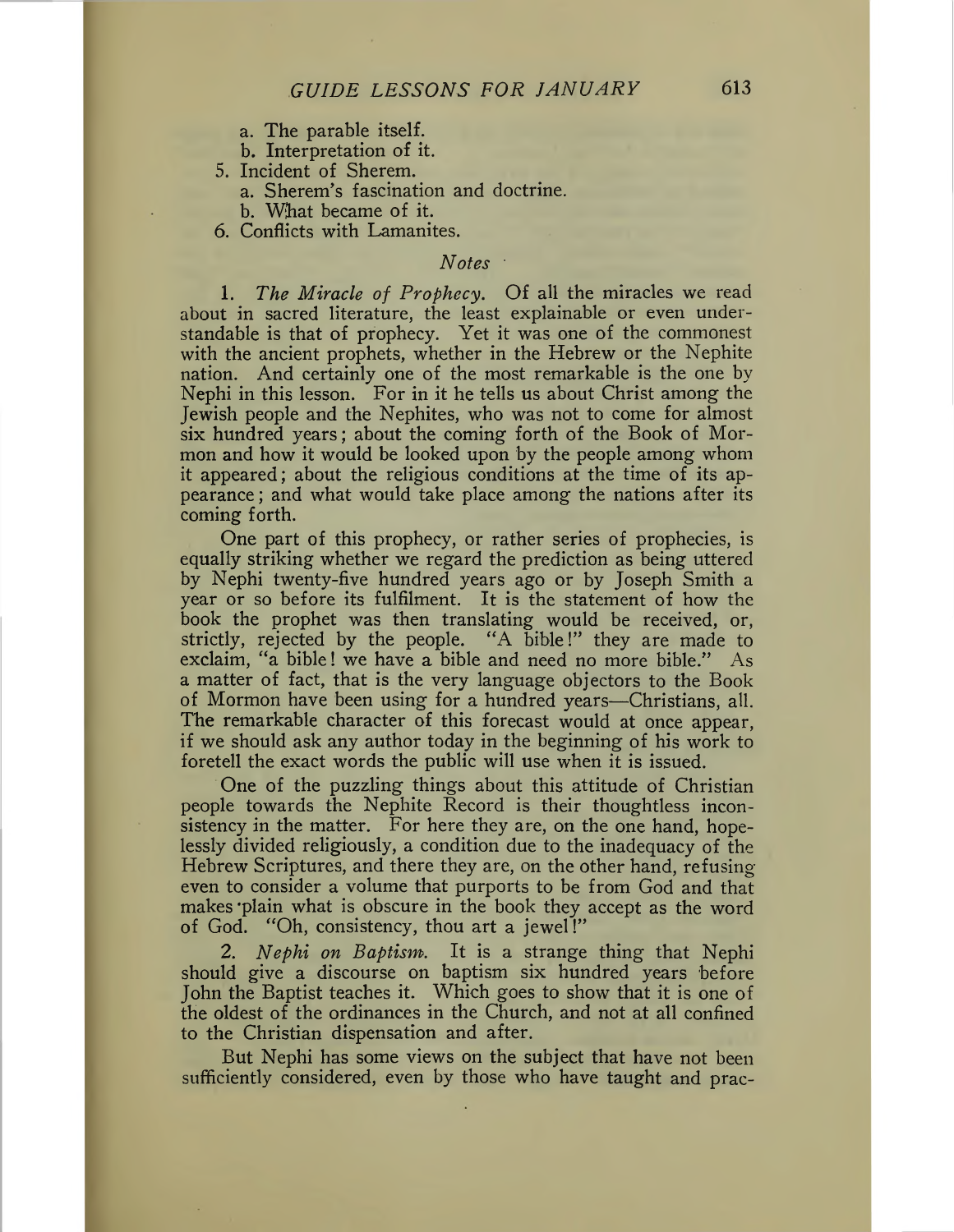ticed the ordinance as much as we have. For instance, he gives two reasons for the baptism of our Savior, and this centuries before the event. They are, first, that Jesus wanted to set the pattern in obedience and, second, that he wanted to show how strait and narrow the Way is. (The word is improperly spelled "straight" in the Book of Mormon; in the Gospel it is given as "strait," which means "confined, distressful, difficult"—very obviously Nephi's meaning.) In addition to that he throws light on the remission of sin in baptism. It is in the "baptism by fire and the Holy Ghost" that sins are remitted or forgiven, whereas we have always connected it with baptism by water; and Nephi's explanation appears the more reasonable.

The prophet says nothing about faith and repentance here, but takes it for granted that they will have been already adopted by the candidate for baptism. For no one would be baptized unless he had repented first, and he would not have repented unless he had believed before that. So Nephi's exposition may be termed an exposition of the "first principles and ordinances of the gospel," and certainly it is one of the finest to be found anywhere—brief, clear, simple, easy to understand.

Indeed it goes farther than the first step in salvation, for it includes the rest of the plan. And what do you suppose that is? Prayer. Nothing can go to the heart of the matter any better than that. For prayer keeps one in close touch with the divine Spirit, and keeping in tune with that, one is not likely to stray far from the path or be in a quandary what to do as one goes along.

An excellent little treatise on the subject, these two chapters, and excellently worded too.

3. *The Small Plates.* Here is as good a place as any to take up a matter that is often found puzzling in the study of the Book of Mormon. It is the matter of plates.

One gathers from several passages in the Record that the people of Nephi were taught to read, that there was popular education to that extent at least. In connection with Sherem we are told that the people "searched the scriptures," after which they "hearkened no more to the words of this wicked man." These scriptures, Orson Pratt thought, were "probably copies made from the Brass Plates"—that is, the writings which Lehi brought with him from Jerusalem. If so, then the Nephites would most likely have copies on some other material than gold plates. For Jacob  $(4:1)$  speaks of the "difficulty of engraving our words upon plates," and infers that the reason for writing on plates was "that the things which we write upon plates must remain." And he goes on to say that "whatsoever things we write upon any thing, save it be upon plates, must perish and vanish away." The clear inference here is that they did have "other things" upon which they wrote "things" that were not intended to be per-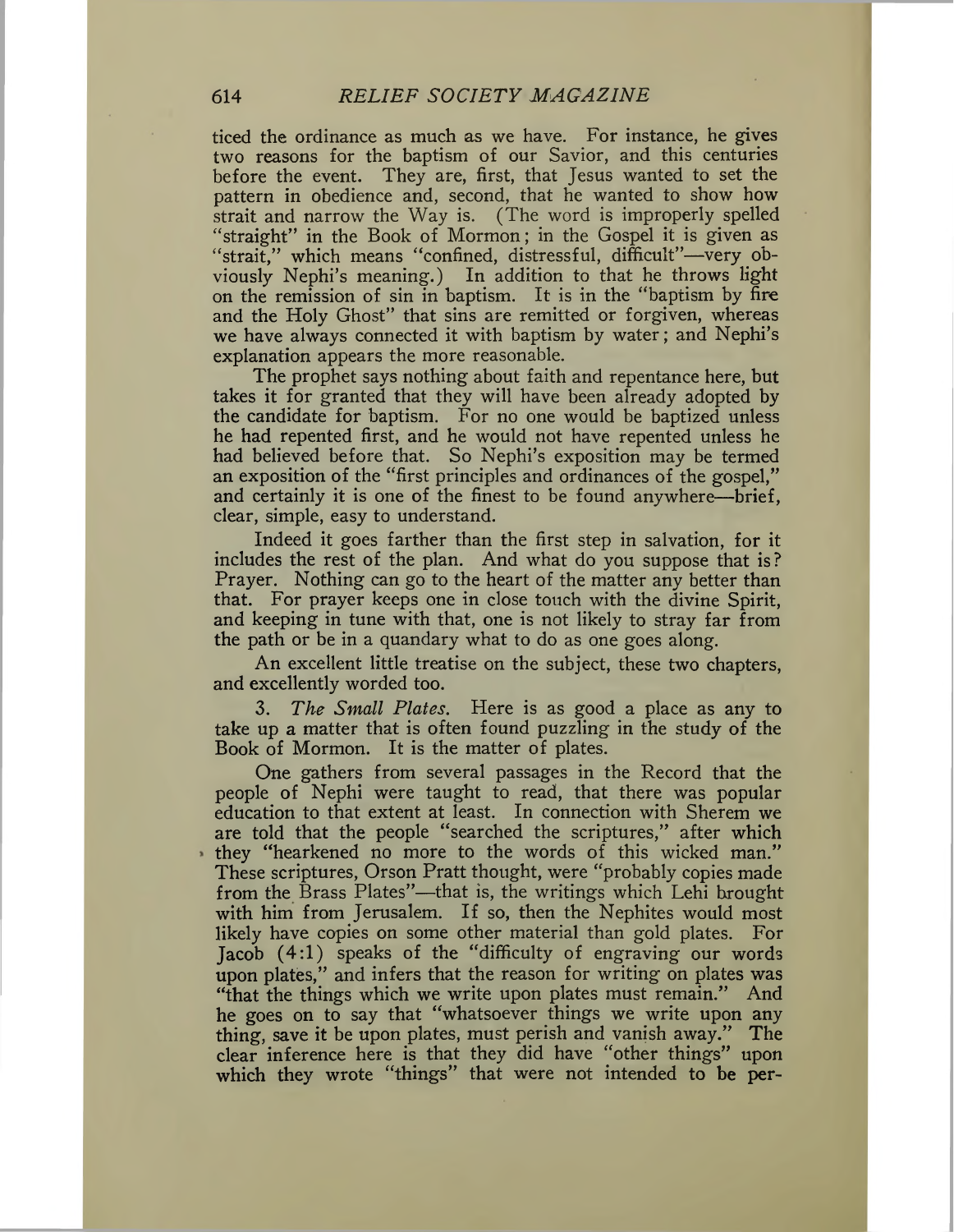manently preserved. What these were the Book of Mormon does not inform us.

Nephi began and carried on a history of his people from the time the colony left Jerusalem till his death, and requested that the work be continued by his historian successors—which was done. This work was on what he called the "larger plates," and covered mainly political events. But as he went on, he was requested to make "smaller plates," for a "wise purpose" in the Lord of which he, Nephi, was in the dark, and on these he was to record the distinctively religious history of his people—prophecy, doctrine, religious development, miracles, revelation, and so on. And this he did.

This "wise purpose" did not come to view till Joseph Smith translated the golden volume, in 1829. With Martin Harris as amanuensis, he translated the first leaves of the larger plates of the book—which covered one hundred sixteen pages of manuscript. This manuscript Martin Harris lost, and the Prophet was advised not to attempt a re-translation but instead to substitute the "smaller plates" for that part of the "larger plates" of the regular record. Thus it is that we have "the more religious part" of the Book of Mormon to begin with—the first one hundred fifty-seven pages of our present volume.

As for the rest of our book, it is nearly all an abridgment of the general record of the Nephites, made by a man named Mormon, who lived toward the close of the Nephite nation—almost a thousand years away from the first Nephi. This is why the Nephite Record as we have it is called the "Book of Mormon." Between the "smaller plates" of Nephi and this abridgment is an introductory chapter, called the "Words of Mormon." So that the Book of Mormon in its present form comprises (1) the small plates of Nephi, (2) an abridgment of the general history of the Nephites by Mormon, (3) an abridgment of the record of an earlier people called Jaredites by Moroni, son of Mormon, and  $(4)$  some closing chapters by Moroni.<br>4. The Sealed Book. In our presen

4. *The Sealed Book.* In our present lesson Nephi calls attention to a point in connection with the golden volume delivered by Moroni to Joseph Smith, which deserves a paragraph or two here.

That book, as we know, consisted of two parts—one of free leaves, about two-thirds, and another of leaves that were sealed, about one-third. Only the unsealed part was translated by the Prophet. What was the sealed part about? When are we to know its contents? Nephi answers these questions in a general way in our text.

The sealed part of the book, according to our authority, is "a revelation from God, from the beginning of the world to the ending thereof." It was not translated by the Prophet and its contents made known at the time because of the "wickedness and